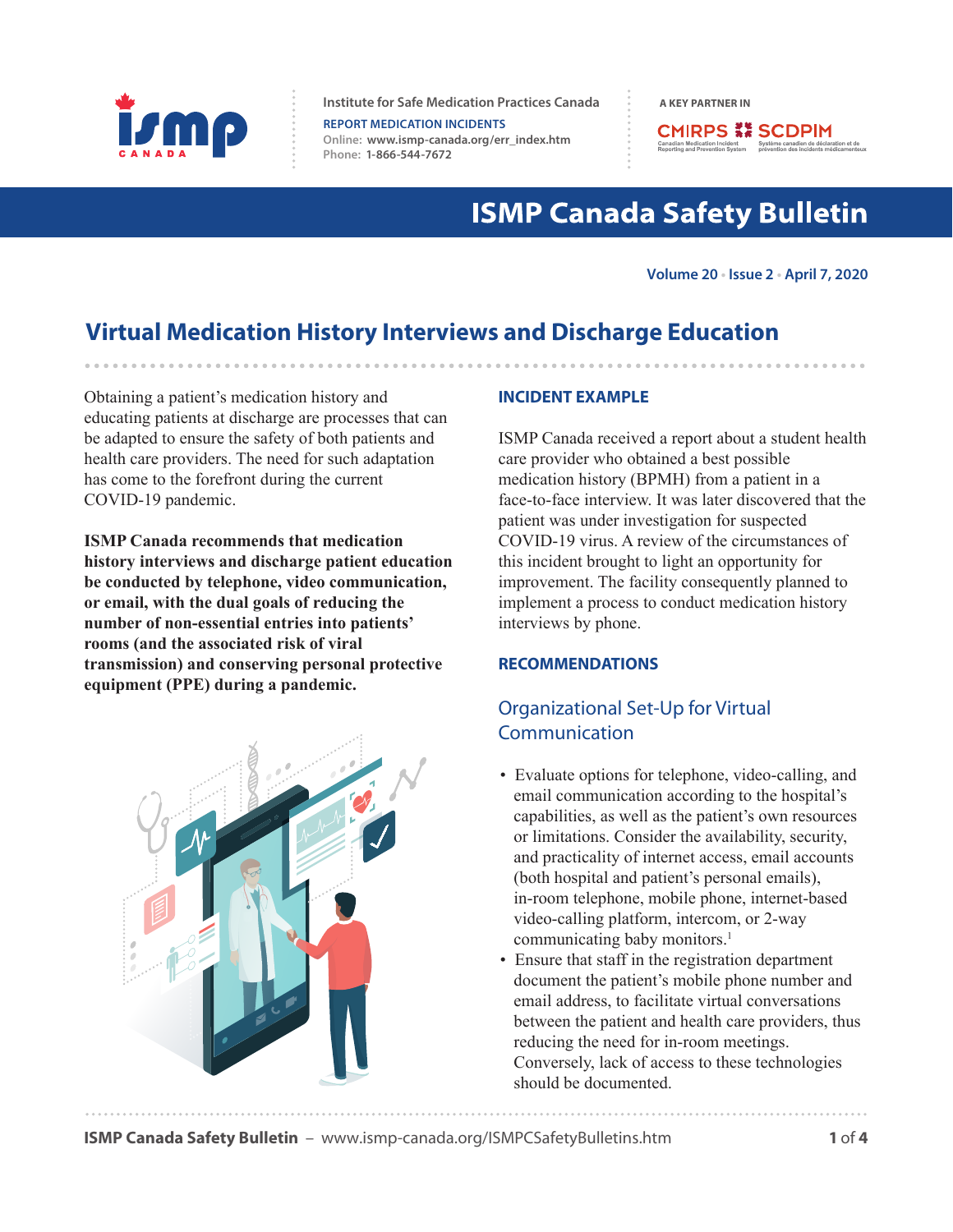- Advise patients that medication history interviews and discharge patient education might be conducted using telephone, video-calling technology, or email. Confirm and document (using electronic consent forms for virtual communication) that the patient and family understand any security or privacy limitations associated with the communication method that is selected.
- Update organizational policies (e.g., documentation, patient consent) related to privacy and electronic sharing of personal health information.

### Obtaining a Best Possible Medication History (BPMH)2

#### *1. Gather the patient's medication information and sources of information.*

- Before the interview, access the patient's available medication information (e.g., a recent, up-to-date medication list, on paper or in electronic form; a compliance aid [blister pack] chart or grid; a community pharmacy dispensing report; a provincial electronic medication record; and/or a current Medication Administration Record [MAR] and BPMH for patients transferred from another facility).
- Avoid handling of patients' personal medications, whenever possible. If handling is required, follow established organizationspecific infection control protocols.
- If patients are able to share medication information in digital form (e.g., electronic medication list or MyMedRec profile), explore options (e.g., email) available.

#### *2. Conduct the medication history interview by phone, video call, or email with the patient and/or their caregiver.*

- Assess and identify the most appropriate person (e.g., patient, caregiver) to provide relevant information about the patient's medication use.
- Nondigital sources of information (e.g., paper medication list, medication vials or other containers, compliance aid chart or grid) can be shared by video or can be photographed to be sent by email.

#### *3. Document the medication history and sources of medication information in the health record.*

### Educating Patients at Discharge

#### *1. Communicate with the patient and/or their caregiver.*

• Educate patients about their discharge medications and changes to their medication regimen using a virtual communication mechanism (e.g., telephone, video call, or email, as outlined above for obtaining the BPMH). A telephone or video call once the patient is at home is also an option.

### *2. Communicate with the patient's primary care provider.*

- Confirm the primary care provider's name, contact information, and accessibility.
- Include an updated medication list with the discharge summary that is sent to the primary care provider using a secure fax line or electronic method.
- Ensure that patients know when and how to follow up with their primary care provider.

### *3. Communicate with the patient's community pharmacy.3*

- Confirm the name of the patient's community pharmacy and contact information.
- With permission from the patient:
	- send the discharge prescription and current medication regimen to the patient's community pharmacy by fax [\[fax template](https://www.ismp-canada.org/download/Fax-Template-Example.docx)  [example\]](https://www.ismp-canada.org/download/Fax-Template-Example.docx) or secure electronic method, and request a confirmation of receipt; and
	- inquire about and request delivery of prescriptions to the patient's residence. If the pharmacy does not offer a delivery service, consider the safest alternative to limit exposure in the pharmacy.

[The Canadian Society of Hospital Pharmacists, New](https://www.cshp.ca/sites/default/files/files/Advocacy/COVID19/CSHP-NB-Patient-Discharge-Tips-COVID19.pdf)  Brunswick Branch, has shared several additional recommendations, which are available here.<sup>3</sup>

**ISMP Canada Safety Bulletin** – Volume 20 • Issue 2 • April 7, 2020 **2** of **4**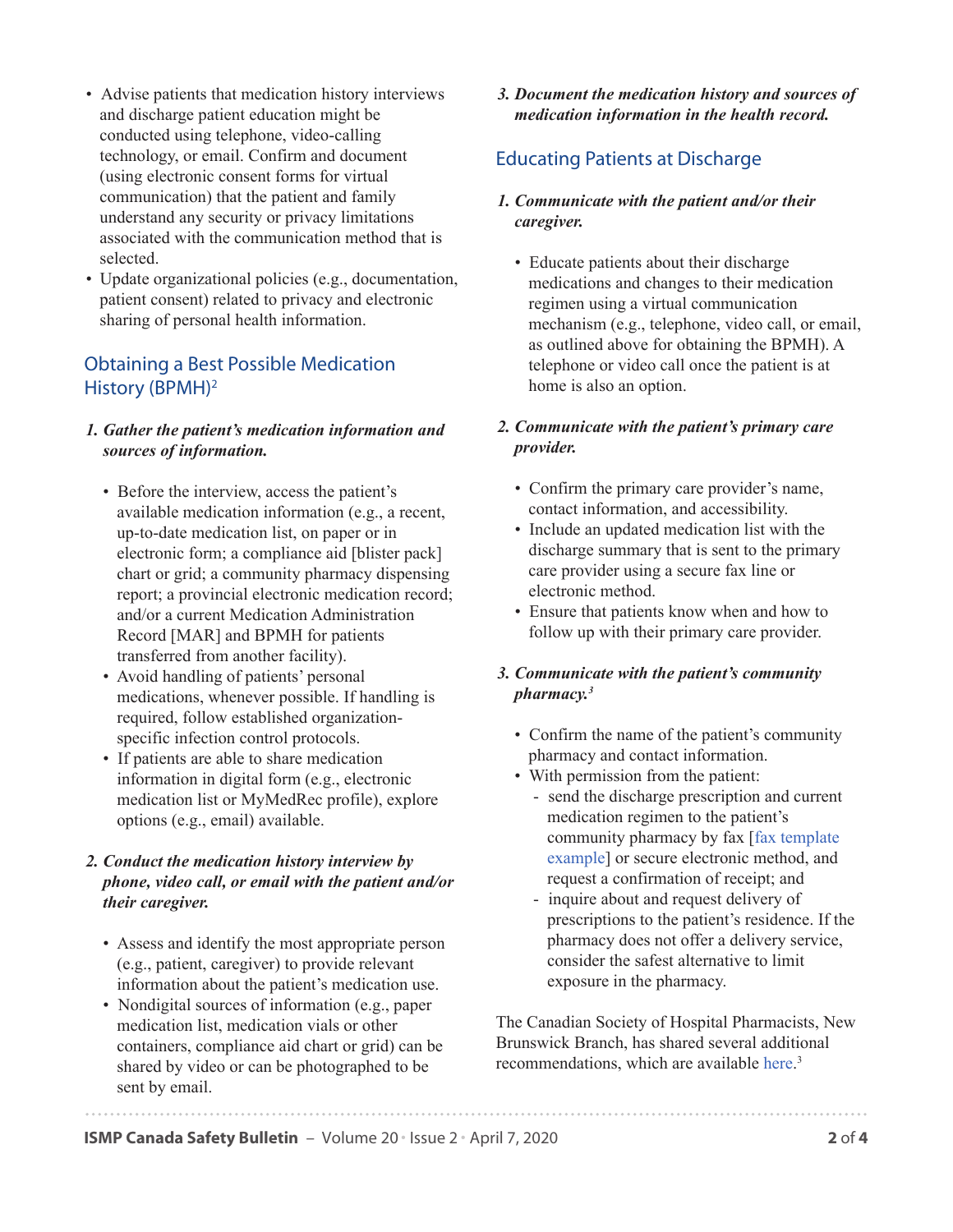#### **CONCLUSION**

In this digital age, the need for virtual communication extends beyond the medication realm and the current pandemic circumstances. In fact, virtual care with novel technology (e.g., remote assessment of a baby through a baby monitor in the home) is already in place. With appropriate incorporation into organizational policies and procedures, these strategies and recommendations can become new normal practices.

#### **REFERENCES**

- [1. Pare M. Have any extra baby monitors for CMH? Cambridge](https://www.kitchenertoday.com/coronavirus-covid-19-local-news/have-any-extra-baby-monitors-for-cmh-2190017)  Memorial Hospital is looking for two-way communicating baby monitors. Kitchener (ON): KitchenerToday.com; 2020 Mar 23 [cited 2020 Mar 25]. Available from: https://www.kitchenertoday.com/coronavirus-covid-19-localnews/have-any-extra-baby-monitors-for-cmh-2190017
- [2. Best possible medication history interview guide \[brochure\].](https://www.ismp-canada.org/download/MedRec/SHN_medcard_09_EN.pdf)  Toronto (ON): ISMP Canada; 2009 [cited 2020 Mar 23]. Available from: https://www.ismp-canada.org/download/ MedRec/SHN\_medcard\_09\_EN.pdf
- 3. Tips when discharging patients during COVID-19. Canadian Society of Hospital Pharmacists, New Brunswick Branch; 2020 Mar 24 [cited 2020 Apr 3]. Available from: https://www.cshp.ca/sites/default/files/files/Advocacy/ [COVID19/CSHP-NB-Patient-Discharge-Tips-COVID19.pdf](https://www.cshp.ca/sites/default/files/files/Advocacy/COVID19/CSHP-NB-Patient-Discharge-Tips-COVID19.pdf)

#### **ACKNOWLEDGEMENTS**

ISMP Canada gratefully acknowledges input from the CSHP COVID-19 Patient Safety Network and expert review of this bulletin from the following individuals (in alphabetical order):

*Angie Bulloch RPh, BSc, BScPhm, Clinical Pharmacist, Georgian Bay General Hospital, Midland, ON; Tammy Cassin RPhT Lakeridge Health, Ajax; Katherine Lewis BScPharm, ACPR, Clinical Resource Pharmacist, Winnipeg Regional Health Authority, Winnipeg, MB; Beatrice Patton, Patient Safety Pharmacist, Quality Improvement and Patient Safety, Winnipeg Regional Health Authority, MB; Daniel Pereira RPh, BSc, PharmD, Pharmacy Clinical Practice Coordinator, Grand River Hospital, Kitchener, ON; Crystal Richter BSP, ACPR, Lead Medication Reconciliation Pharmacist, Saskatchewan Health Authority, Saskatoon, SK; Jennifer Smith RPh, Resource Pharmacist, Medication Safety and Quality, Trillium Health Partners, Mississauga Hospital, Mississauga, ON; Beth Sproule RPh PharmD, Medication Reconciliation Lead, The Centre for Addiction and Mental Health, Toronto, ON; Members of the Canadian Society of Hospital Pharmacists New Brunswick Branch; and Executive Members of the Canadian Society of Hospital Pharmacists Ontario Branch.*